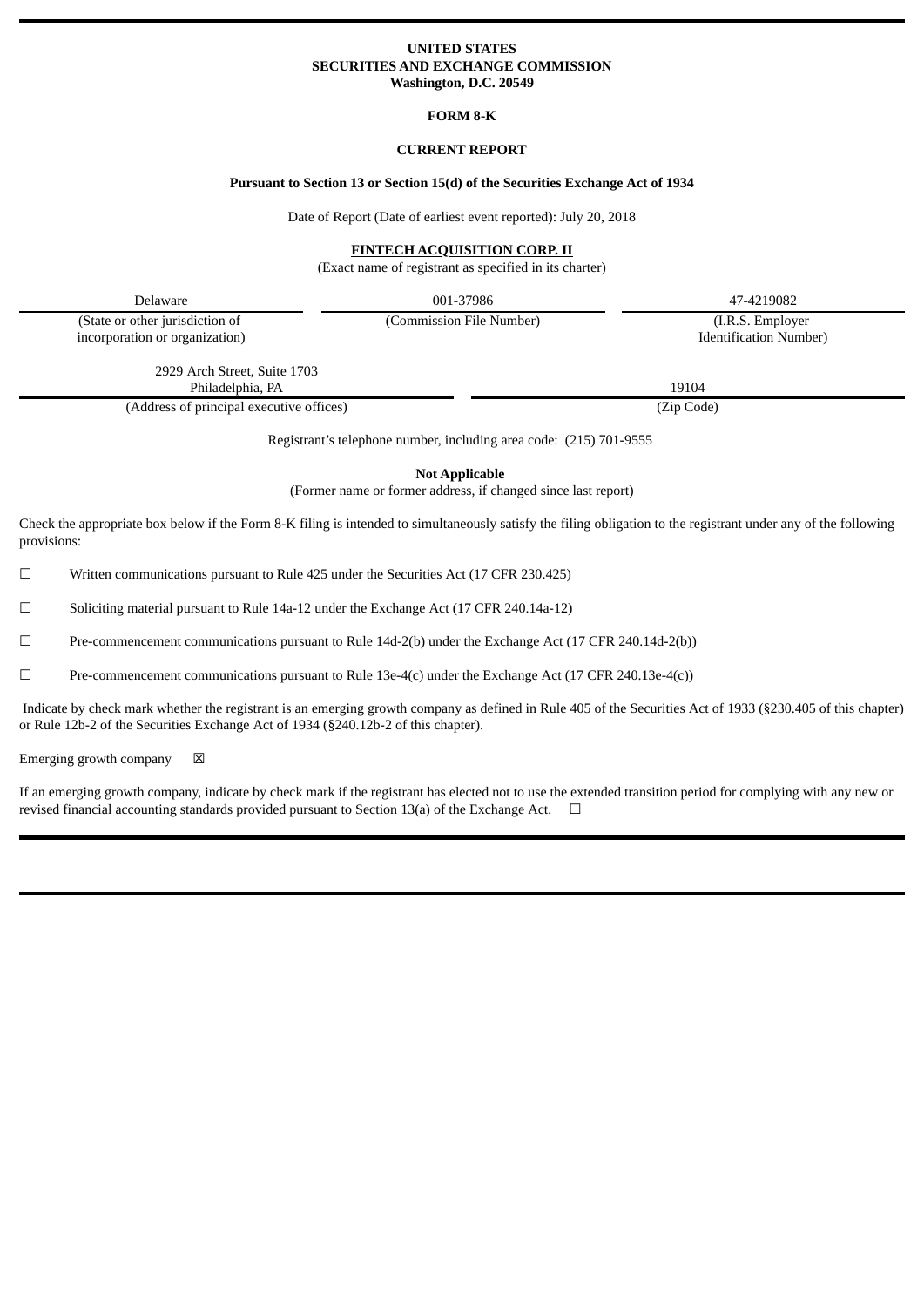### **Item 5.07 Submission of Matters to a Vote of Security Holders**

As previously announced, on December 19, 2017, FinTech Acquisition Corp. II (the "Company") entered into an Agreement and Plan of Merger (the "Merger Agreement") by and among the Company, FinTech II Merger Sub Inc., a direct wholly-owned subsidiary of the Company ("Merger Sub 1"), FinTech II Merger Sub 2 LLC, a direct wholly-owned subsidiary of the Company ("Merger Sub 2" and together with Merger Sub 1, the "Merger Subs"), Intermex Holdings II, Inc. ("Intermex") and SPC Intermex Representative LLC (the "Representative"), which provides for the acquisition of Intermex by the Company pursuant to the proposed merger of Merger Sub 1 with and into Intermex with Intermex continuing as the initial surviving entity (the "First Merger"), immediately following which the initial surviving entity will be merged (the "Second Merger," and together with the First Merger, the "Merger") with and into Merger Sub 2, with Merger Sub 2 continuing as the surviving entity and a direct wholly owned subsidiary of the Company.

On July 20, 2018, the Company held a special meeting of stockholders. At the special meeting, stockholders voted on the following matters: (1) a proposal to approve the Merger and adopt the Merger Agreement, (2) a proposal to approve and adopt amendments to the Company's amended and restated certificate of incorporation (the "Charter") to (a) increase the amount of authorized common stock, par value \$0.0001 per share ("Common Stock"), (b) create an additional class of directors so that the Company's board of directors will consist of three classes of directors with staggered terms of office, and make related changes, (c) elect not to be governed by Section 203 of the Delaware General Corporation Law ("DGCL"), (d) adopt Delaware as the exclusive forum for certain legal actions and (e) provide for additional changes, principally including changing the Company's name from "FinTech Acquisition Corp. II" to "International Money Express, Inc." and removing provisions applicable only to special purpose acquisition companies, (3) a proposal to approve, for purposes of complying with applicable listing rules of the Nasdaq Stock Market (the "NASDAQ Listing Rules"), the issuance of more than 20% of the Company's issued and outstanding Common Stock and the resulting change of control in connection with the Merger, (4) a proposal to approve and adopt the International Money Express, Inc. 2018 Omnibus Equity Compensation Plan (an equity-based incentive plan), (5) election of three Class I directors, Walter T. Beach, Jeremy Kuiper and Shami Patel, to serve on the Company's board of directors until the 2020 annual meeting of stockholders, or until their respective successors are duly elected and qualified, or until their earlier resignation, removal or death, and (6) a proposal to adjourn the special meeting to a later date, if necessary. The results of the stockholders' votes are reported below:

1. With respect to the approval of the Merger Agreement, the votes were as follows:

| <sup>7</sup> OR                      |      | N |
|--------------------------------------|------|---|
| $\Omega$<br>$\overline{\phantom{a}}$ | $-2$ |   |

Total Shares of Common Stock Exercising Redemption Rights: 5,038,232

2. With respect to the approval of the proposed amendment to the Company's Charter to increase the Company's authorized Common Stock, the votes were as follows:

| <sup>7</sup> OR |                     | - IN I<br>NT<br>. |
|-----------------|---------------------|-------------------|
| 20.188.202      | 10<br>-54<br>ェロ・レーエ |                   |

3. With respect to the approval of the proposed amendment to the Company's Charter to create an additional class of directors so that the Company's board of directors will consist of three classes of directors with staggered terms of office, and to make certain related changes, the votes were as follows:

|           |    | n |
|-----------|----|---|
| 00.<br>חר | ac |   |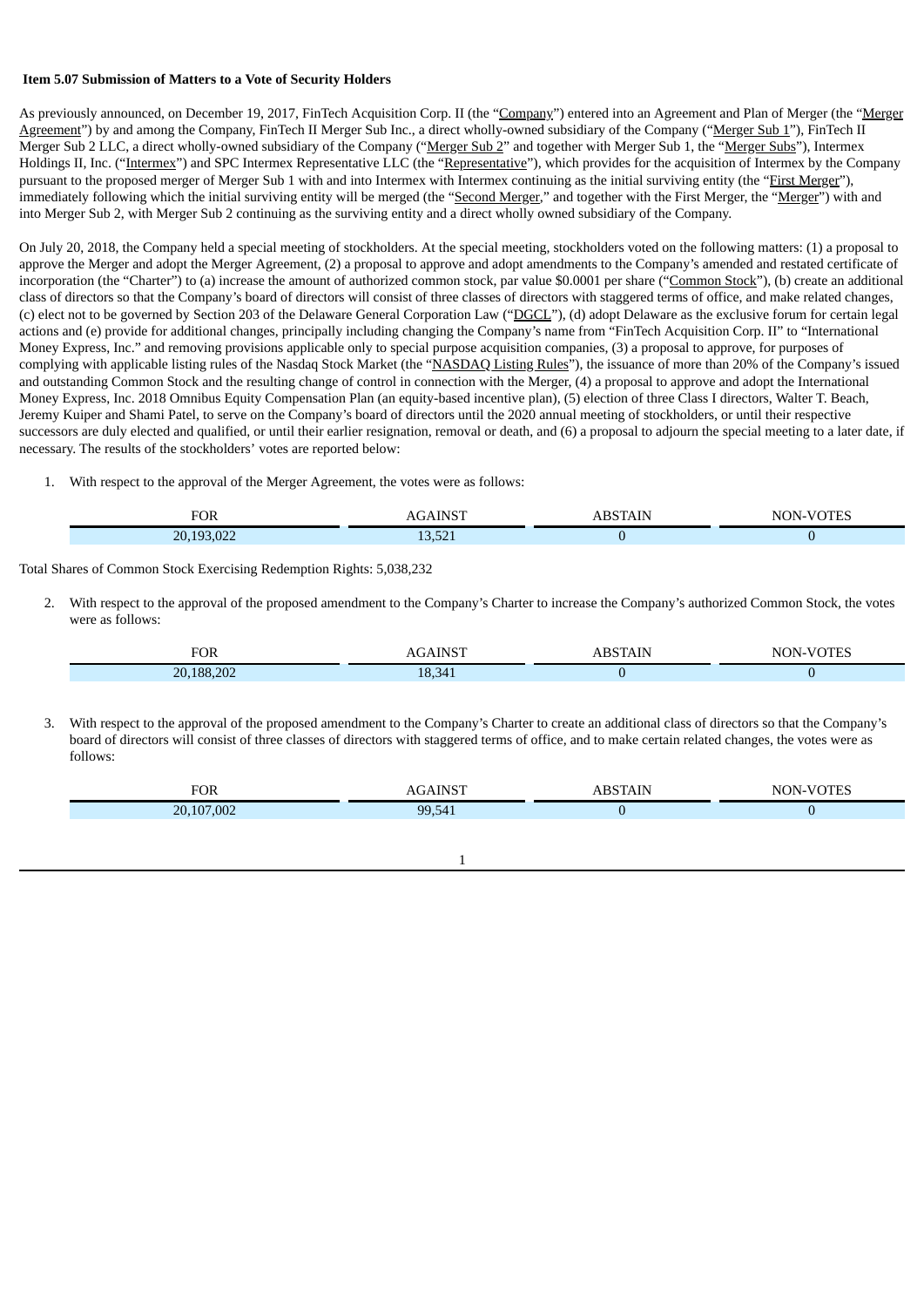4. With respect to the approval of the proposed amendment to the Company's Charter to elect not to be governed by Section 203 of the DGCL, the votes were as follows:

| OR         |           |     | NI |
|------------|-----------|-----|----|
| 20,107,002 | rno<br>aa | . . |    |

5. With respect to the approval of the proposed amendment to the Company's Charter to adopt Delaware as the exclusive forum for certain legal actions, the votes were as follows:

| TOR                                           |                             | יי י   | ъ. |
|-----------------------------------------------|-----------------------------|--------|----|
| ിറ<br>189<br>$\sim$ 20 $\mu$<br>$\sim$<br>___ | חככ<br>18<br>- - -<br>- - - | $\sim$ |    |

6. With respect to the approval of the proposed amendment to the Company's Charter to provide for additional changes to the Company's Charter, principally including changing the Company's corporate name from "FinTech Acquisition Corp. II" to "International Money Express, Inc." and removing provisions applicable only to special purpose acquisition companies, the votes were as follows:

| 50 T<br>$\sim$             |                       | NH<br>_______<br>_____ |
|----------------------------|-----------------------|------------------------|
| 20.188.<br>,,,,<br>-<br>__ | -330<br>$\Omega$<br>. |                        |

7. With respect to the approval of the proposal to approve, for purposes of complying with applicable NASDAQ Listing Rules, the issuance of more than 20% of the Company's issued and outstanding Common Stock and the resulting change of control in connection with the Merger, the votes were as follows:

| $T\cap T$<br>FOR                                 | <b>INICT</b><br>–<br>. U .<br>$\sim$ | .<br>711 | $-7000000$<br>N<br>TNL |
|--------------------------------------------------|--------------------------------------|----------|------------------------|
| 20.188.204<br>$\sim$ $\sim$ $\sim$ $\sim$ $\sim$ | 18,339                               |          |                        |

8. With respect to the approval of the proposal to adopt the International Money Express, Inc. 2018 Omnibus Equity Compensation Plan, the votes were as follows:

| <b>FOR</b> | AGAIN <sup>c</sup> | <b>DCTAIN</b> | IN.<br>ΝI<br>سىد |
|------------|--------------------|---------------|------------------|
| 20,107,002 | 18,341             | 81,200        |                  |

9. With respect to the approval of the proposal to elect three Class I directors to the Company's board of directors, the votes were as follows:

| <b>Walter T. Beach</b> |                |                |           |
|------------------------|----------------|----------------|-----------|
| <b>FOR</b>             | <b>AGAINST</b> | <b>ABSTAIN</b> | NON-VOTES |
| 20,188,202             | 18,339         | ר              | 0         |
|                        | Jeremy Kuiper  |                |           |
| <b>FOR</b>             | <b>AGAINST</b> | <b>ABSTAIN</b> | NON-VOTES |
| 20,188,202             | 18,339         | n              | 0         |
|                        |                |                |           |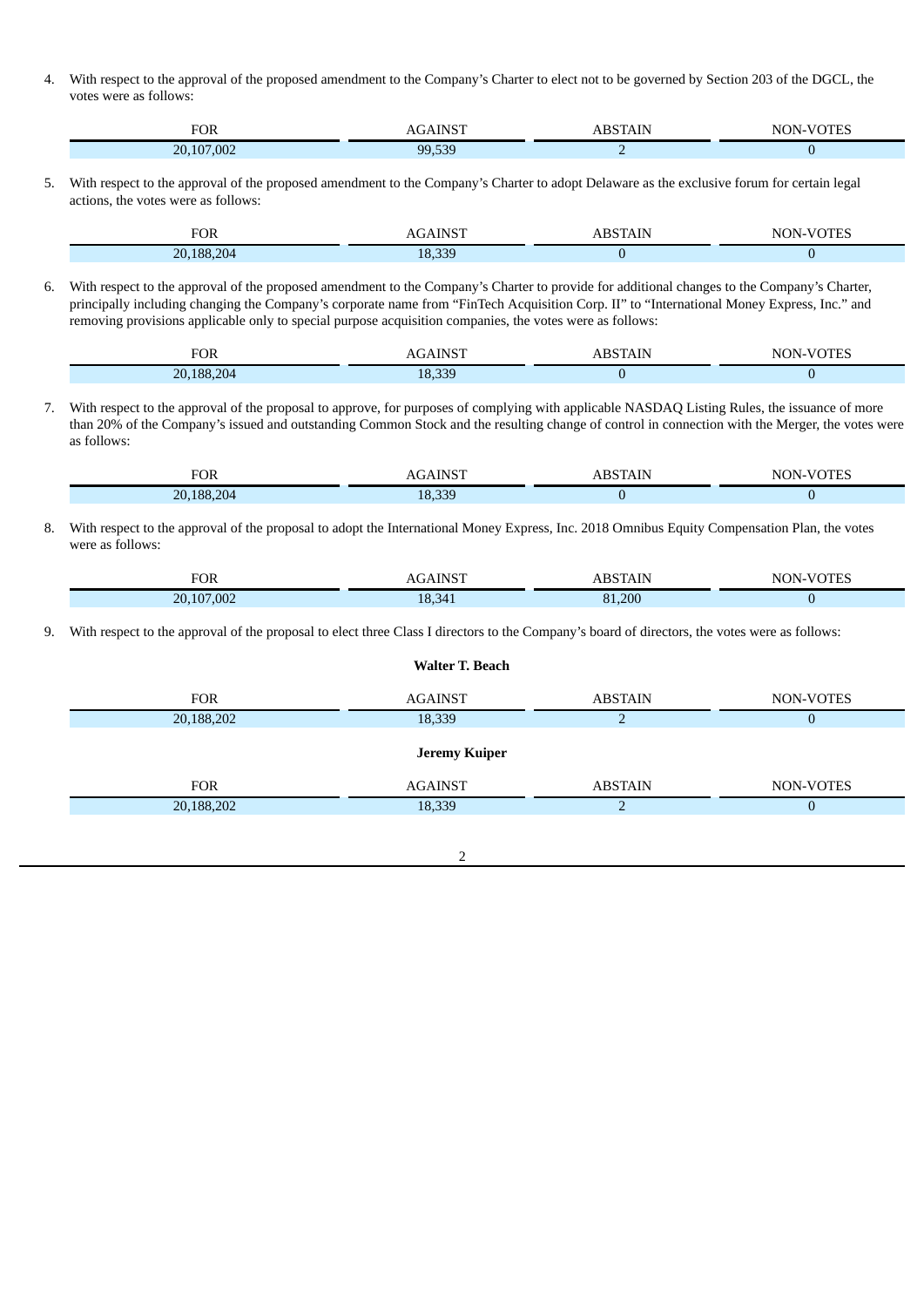**Shami Patel**

| $\sim$     | $\sim$ |   | m<br>$\sim$ |
|------------|--------|---|-------------|
| 20,188,202 | 18 339 | . |             |

10. With respect to the approval of the proposal to adjourn the special meeting, if necessary, the votes were as follows:

| FOR                             |      | A 1.<br>w<br>حەت<br>___<br>______ |
|---------------------------------|------|-----------------------------------|
| 000<br>1 Q I<br>-11<br>$'$ , UU | coo. |                                   |

# **Item 7.01 Regulation FD Disclosure.**

On July 23, 2018, the Company issued a press release announcing the results of the special meeting of the Company's stockholders, a copy of which is furnished as Exhibit 99.1 hereto and incorporated herein by reference.

The information in this Item 7.01 (including Exhibit 99.1) is being furnished and shall not be deemed to be filed for purposes of Section 18 of the Securities and Exchange Act of 1934, as amended (the "Exchange Act"), or otherwise be subject to the liabilities of that section, nor shall it be deemed to be incorporated by reference in any filing under the Securities Act of 1933, as amended, or the Exchange Act.

# **Item 9.01. Financial Statements and Exhibits.**

(d) Exhibits.

| <b>Exhibit No.</b> | <b>Description</b>   |
|--------------------|----------------------|
| 99.1               | <b>Press Release</b> |
|                    |                      |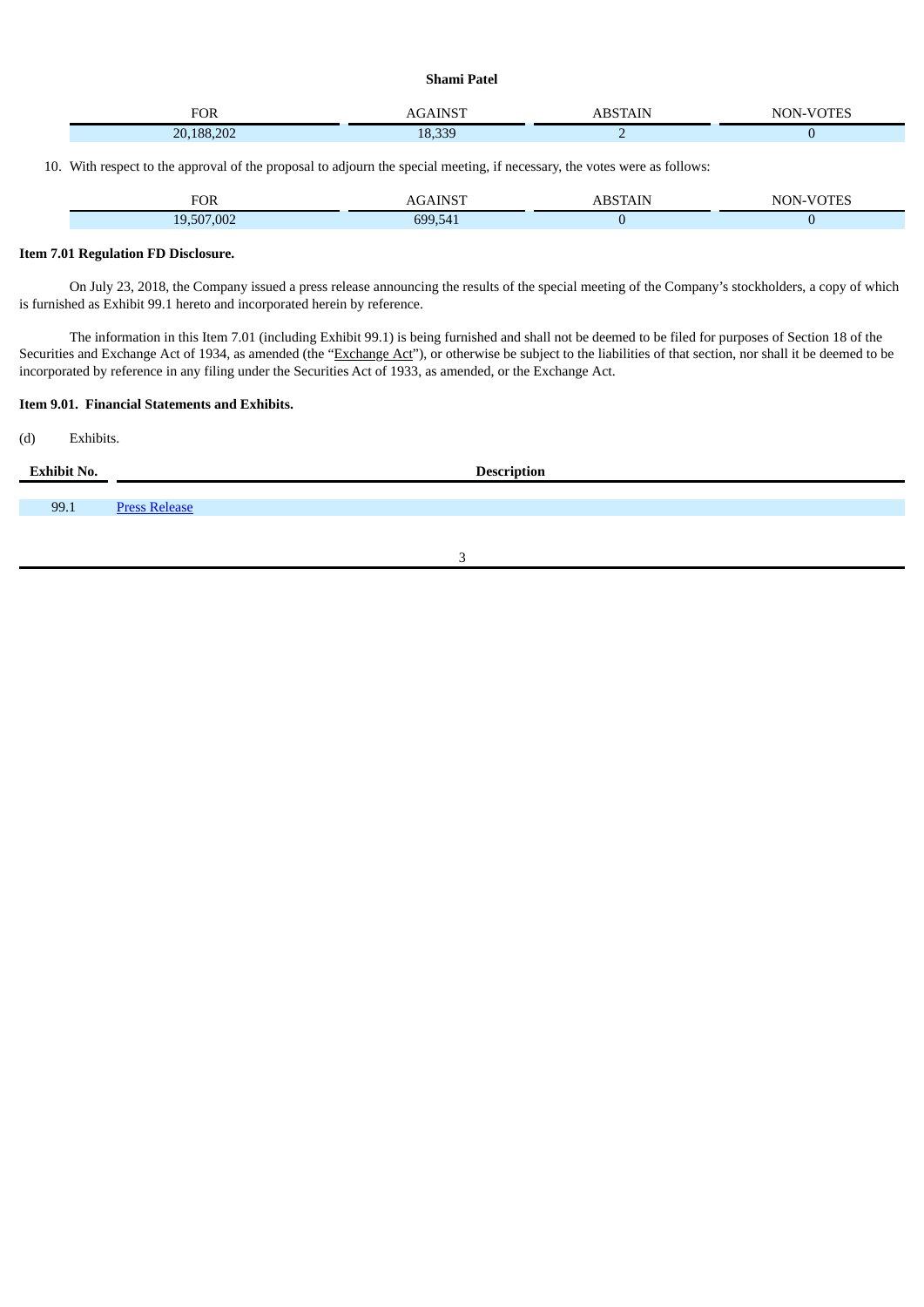# **SIGNATURE**

Pursuant to the requirements of the Securities Exchange Act of 1934, the registrant has duly caused this report to be signed on its behalf by the undersigned hereunto duly authorized.

# **FINTECH ACQUISITION CORP. II**

Dated: July 23, 2018 By: /s/ James J. McEntee, III Name: James J. McEntee, III Title: Chief Financial Officer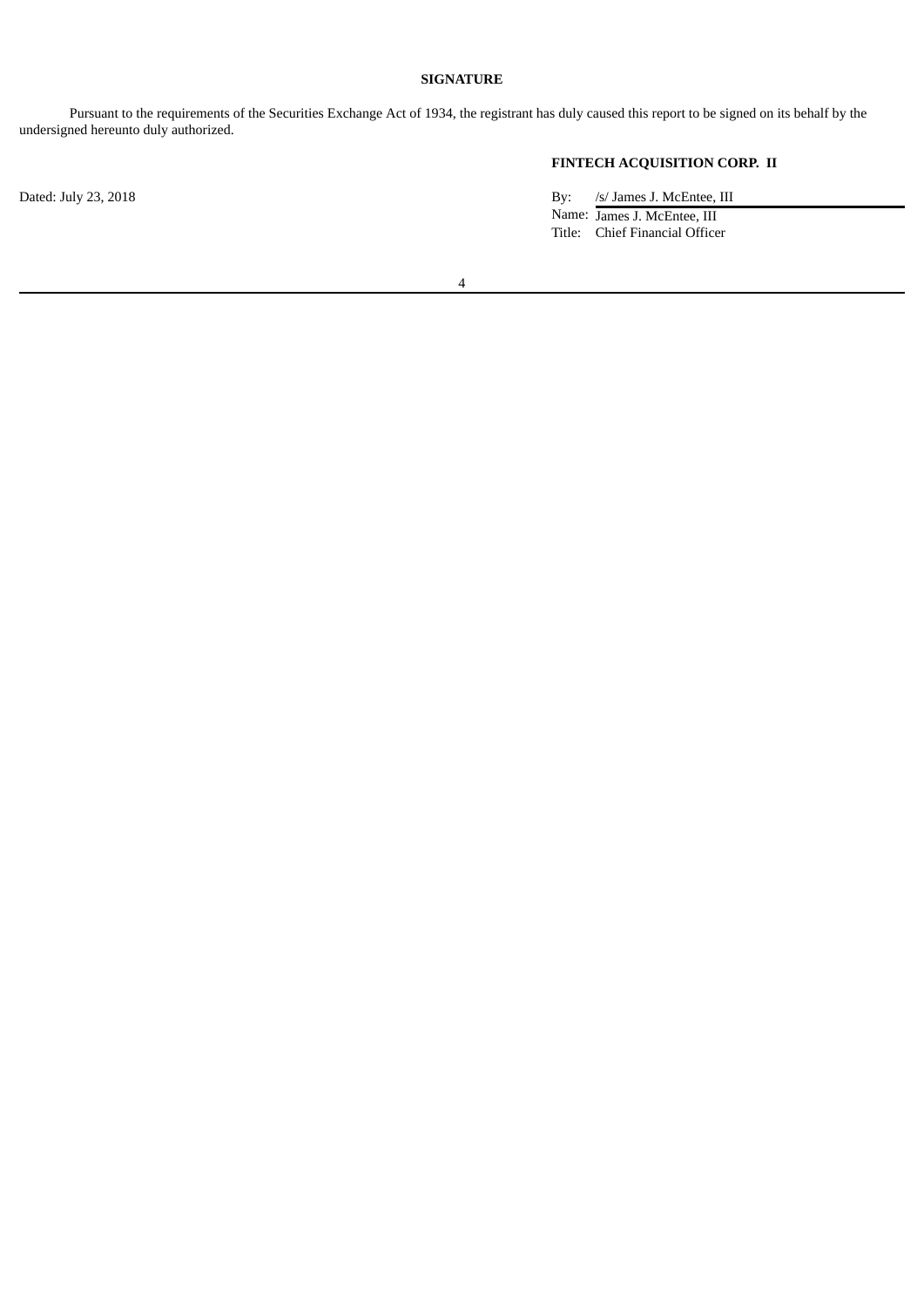### <span id="page-5-0"></span>**FinTech Acquisition Corp. II Stockholders Approve Definitive Merger Agreement with Intermex Holdings II, Inc.**

MIAMI, FL – July 23, 2018: FinTech Acquisition Corp. II (NASDAQ: FNTE) ("FNTE") today announced that FNTE's stockholders have voted to approve FNTE's previously announced merger transaction with Intermex Holdings II, Inc. (the "Merger" or "Business Combination Proposal") at the special meeting of stockholders held today. Over 99% of the shares voted today were voted in favor of the transaction with Intermex. FNTE's Board of Directors had previously approved the Business Combination Proposal and recommended that its stockholders vote in favor. Intermex's Board of Directors and stockholders had also previously approved the Merger.

The Merger is expected to close on July 26, 2018, subject to closing conditions.

### **About the Merger**

As announced on December 19, 2017, FNTE agreed to merge with Intermex, a portfolio company of Stella Point Capital, LP ("Stella Point Capital"). The merged company will be renamed International Money Express, Inc. and is expected to continue to be listed on the Nasdaq Stock Market.

The description of the transaction contained herein is only a summary and is qualified in its entirety by reference to the merger agreement, a copy of which was filed by FNTE with the Securities and Exchange Commission (SEC).

#### **Advisors**

Cantor Fitzgerald & Co., JMP Securities and Northland Securities, Inc. are acting as Capital Markets Advisors to FTNE; JMP Securities is also acting as Financial Advisor to FNTE; and Ledgewood is acting as legal counsel to FNTE. Fried, Frank, Harris, Shriver & Jacobson LLP is acting as legal counsel to Intermex in this transaction. Brenner Kaprosy Mitchell, LLP is acting as legal counsel to Intermex's management in this transaction.

### **About FinTech Acquisition Corp. II**

FinTech Acquisition Corp. II is a blank check company formed for the purpose of effecting a merger, capital stock exchange, asset acquisition, stock purchase, reorganization or similar business combination. In January 2017, FNTE consummated a \$175 million initial public offering (the "IPO") of 17.5 million units, each unit consisting of one share of common stock and one half of one warrant, at a price of \$10.00 per unit. Simultaneously, FNTE consummated the sale of 420,000 units at a price of \$10.00 per unit in a private placement that generated gross proceeds of \$4,200,000. FNTE's securities are quoted on the NASDAQ Stock Market under the ticker symbols FNTE, FNTEW and FNTEU.

### **About Intermex**

At Intermex, the customer is at the center of everything we do. Intermex uses a proprietary financial technology that allows consumers to send money from the United States to 17 countries in Latin America and the Caribbean, including Mexico and Guatemala. Intermex offers wire transfer, telewire, money order and other processing services to its customers through its network of 85,000 sending and paying agents located in all 50 states, the District of Columbia and Puerto Rico, and throughout Latin America. Our remittance services are also available digitally through intermexonline.com. Intermex was founded in 1994 and is headquartered in Miami, Florida with offices in Puebla, Mexico, and Guatemala City, Guatemala.

### **About Stella Point Capital**

Stella Point Capital is a New York-based private equity firm focused on industrial, consumer, and business services investments. Founded in 2014 by Managing Partners Justin Wender and Adam Godfrey, the firm actively seeks investment opportunities throughout North America, working closely with management teams to identify strong market positions and achieve transformational growth. Stella Point's investment team has over 75 years of combined investing and operating experience, encompassing more than 35 investments, at their prior leading global private equity firms. Stella Point provides unparalleled senior level attention and expertise, seeking to cultivate strong relationships with portfolio companies to generate superior investment returns and significant long-term value. Please visit www.stellapoint.com for additional information.